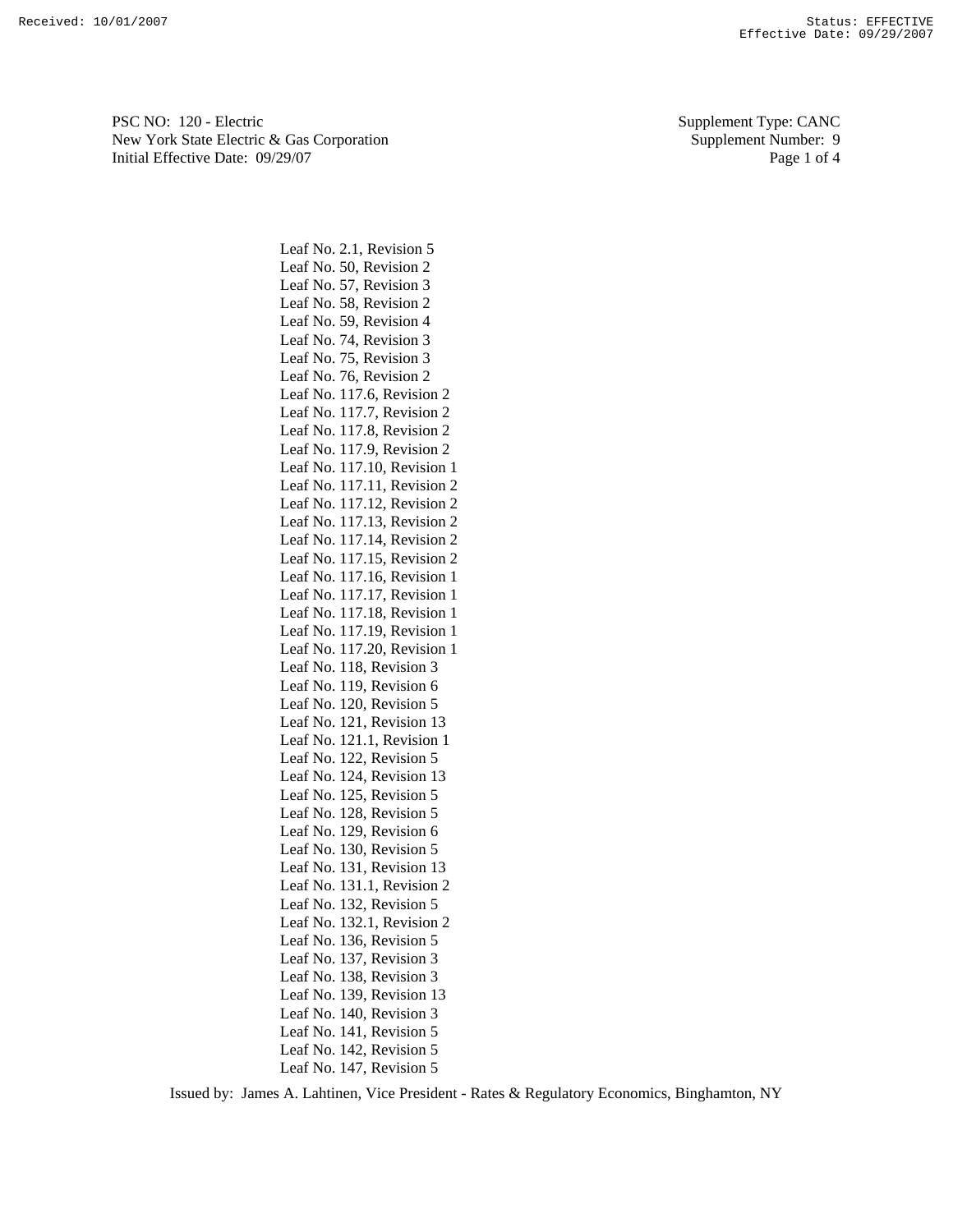PSC NO: 120 - Electric Supplement Type: CANC New York State Electric & Gas Corporation Supplement Number: 9 Initial Effective Date: 09/29/07 Page 2 of 4

> Leaf No. 148, Revision 13 Leaf No. 148.1, Revision 1 Leaf No. 149, Revision 4 Leaf No. 150, Revision 3 Leaf No. 151, Revision 3 Leaf No. 154, Revision 4 Leaf No. 155, Revision 5 Leaf No. 156, Revision 4 Leaf No. 157, Revision 13 Leaf No. 158, Revision 13 Leaf No. 158.1, Revision 1 Leaf No. 159, Revision 4 Leaf No. 160, Revision 14 Leaf No. 164, Revision 4 Leaf No. 165, Revision 3 Leaf No. 166, Revision 13 Leaf No. 167, Revision 13 Leaf No. 168, Revision 5 Leaf No. 169, Revision 5 Leaf No. 170, Revision 6 Leaf No. 173, Revision 5 Leaf No. 174, Revision 13 Leaf No. 175, Revision 13 Leaf No. 176, Revision 4 Leaf No. 178, Revision 3 Leaf No. 179, Revision 3 Leaf No. 183, Revision 3 Leaf No. 184, Revision 5 Leaf No. 185, Revision 5 Leaf No. 186, Revision 4 Leaf No. 187, Revision 9 Leaf No. 188, Revision 6 Leaf No. 189, Revision 7 Leaf No. 193.4, Revision 6 Leaf No. 194, Revision 5 Leaf No. 195, Revision 5 Leaf No. 198, Revision 13 Leaf No. 198.1, Revision 4 Leaf No. 198.2, Revision 1 Leaf No. 201, Revision 13 Leaf No. 201.1, Revision 4 Leaf No. 201.2, Revision 1 Leaf No. 202, Revision 5 Leaf No. 202.1, Revision 1 Leaf No. 203, Revision 5 Leaf No. 204, Revision 4 Leaf No. 205, Revision 5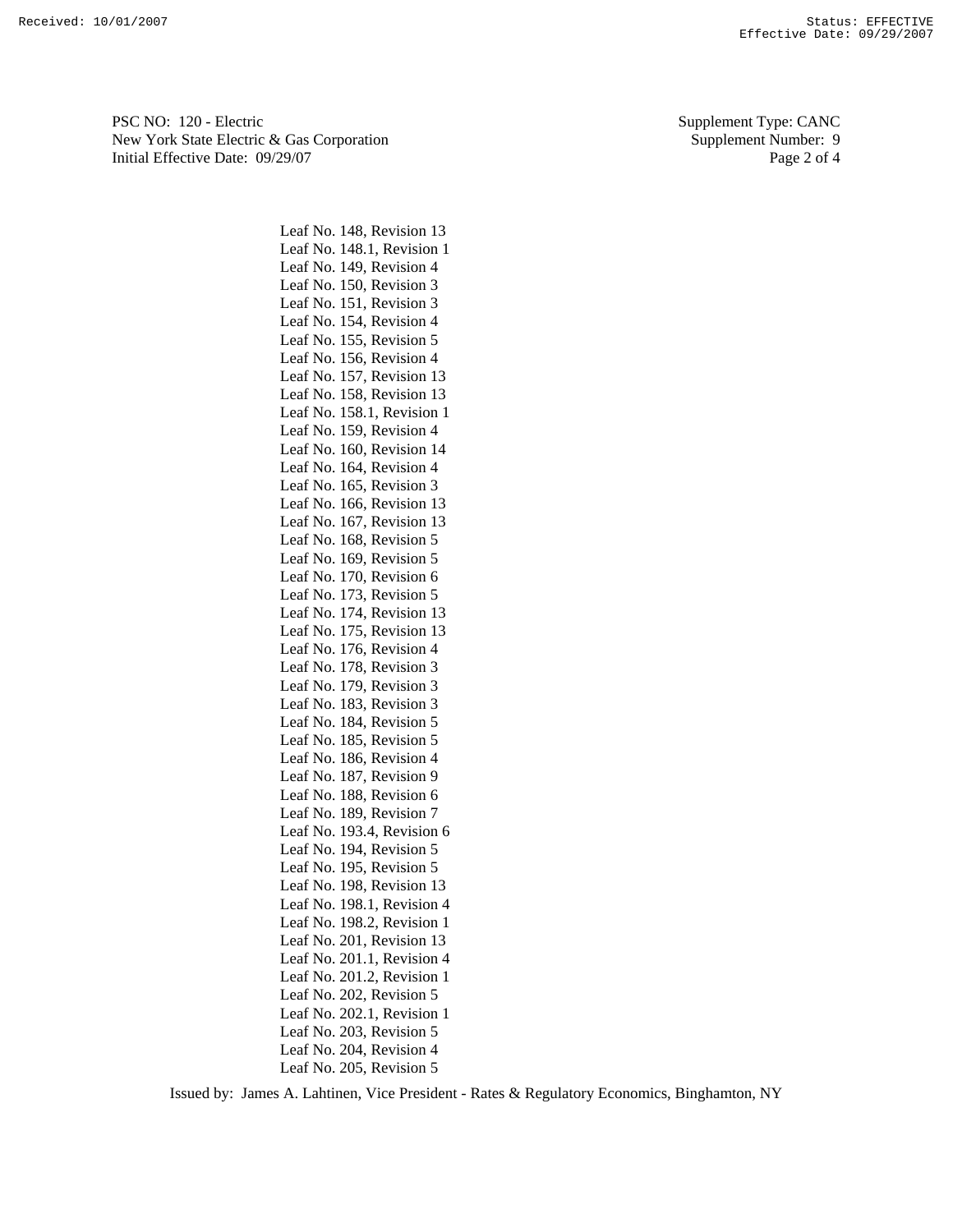PSC NO: 120 - Electric Supplement Type: CANC New York State Electric & Gas Corporation Supplement Number: 9 Initial Effective Date:  $09/29/07$  Page 3 of 4

> Leaf No. 206, Revision 13 Leaf No. 206.1, Revision 1 Leaf No. 207, Revision 4 Leaf No. 212, Revision 5 Leaf No. 213, Revision 4 Leaf No. 214, Revision 5 Leaf No. 215, Revision 13 Leaf No. 215.1, Revision 1 Leaf No. 216, Revision 13 Leaf No. 216.1, Revision 1 Leaf No. 217, Revision 13 Leaf No. 217.1, Revision 1 Leaf No. 218, Revision 13 Lear No. 218.1, Revision 2 Leaf No. 219, Revision 5 Leaf No. 220, Revision 5 Leaf No. 226, Revision 4 Leaf No. 227, Revision 3 Leaf No. 228, Revision 13 Leaf No. 229, Revision 13 Leaf No. 230, Revision 13 Leaf No. 231, Revision 13 Leaf No. 232, Revision 4 Leaf No. 233, Revision 5 Leaf No. 236, Revision 5 Leaf No. 237, Revision 4 Leaf No. 243, Revision 6 Leaf No. 247, Revision 5 Leaf No. 248, Revision 13 Leaf No. 248.1, Revision 1 Leaf No. 249, Revision 13 Leaf No. 249.1, Revision 1 Leaf No. 250, Revision 13 Leaf No. 250.1, Revision 1 Leaf No. 251, Revision 13 Leaf No. 251.1, Revision 1 Leaf No. 252, Revision 4 Leaf No. 253, Revision 3 Leaf No. 254, Revision 3 Leaf No. 254.1, Revision 1 Leaf No. 254.3, Revision 1 Leaf No. 256, Revision 3 Leaf No. 257, Revision 5 Leaf No. 258, Revision 5 Leaf No. 259, Revision 13 Leaf No. 259.1, Revision 1 Leaf No. 260, Revision 4